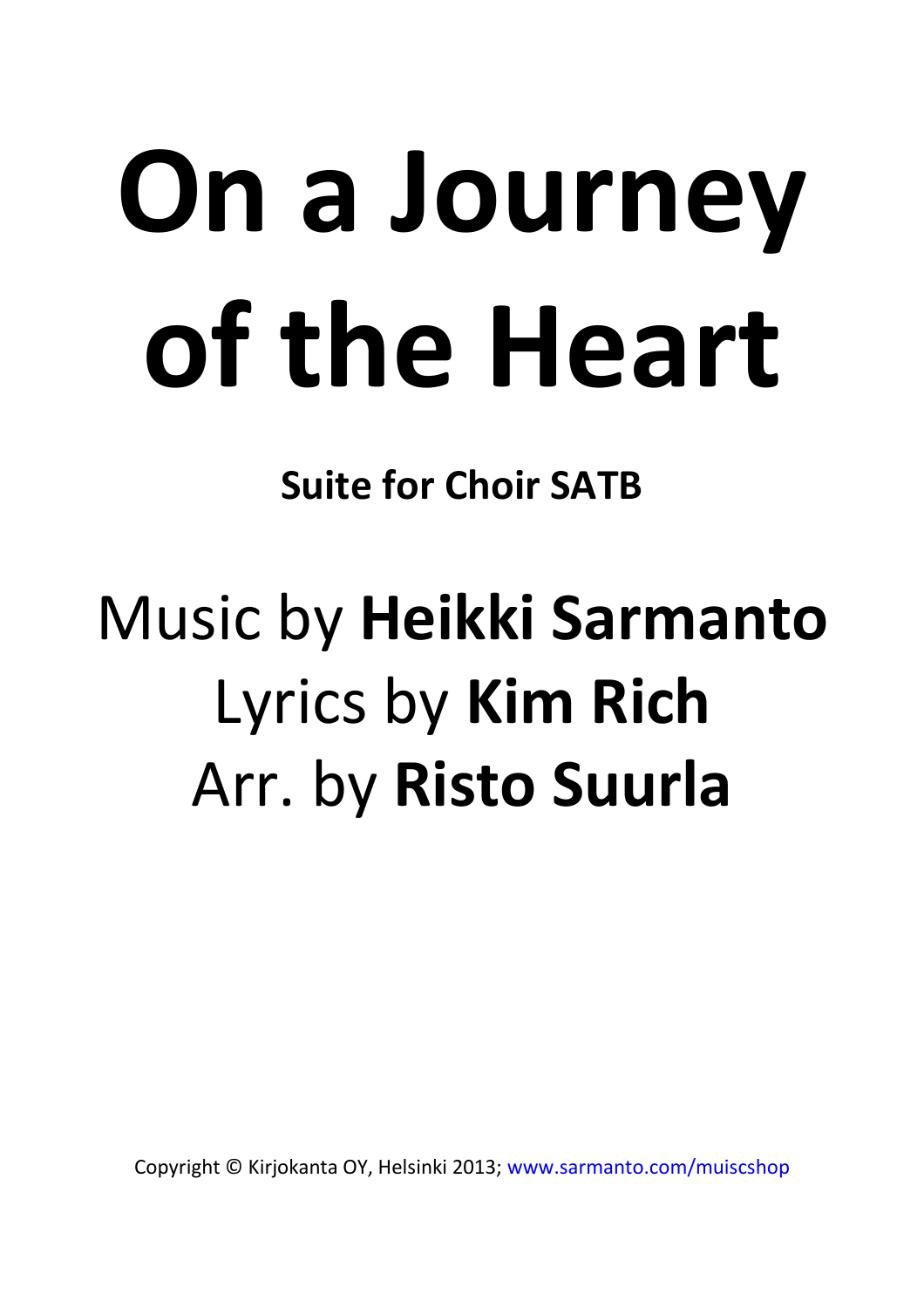#### On a Journey of the Heart

- 1. On a Journey of the Heart 2. Travel Warnings
	- 3. My Heart Needs Wings
- 4. The Country of My Heart
	- 5. Travel Magazines
	- 6. The Song of the Rain
		- 7. New in Town
		- 8. Lonely Island
	- 9. My Wandering Heart
	- 10. On the Road for Love 11. Far Horizons
	- 12. The Song of Cicadas
	- 13. The Long Way Home
		- 14. Somewhere

This Suite can be performed with a Choir á Capella . It can be performed also with instrument or instrumental ensemble accompaniment and add on the chords or melodic motives based vocal or instrumental improvisations. The original chords of Heikki Sarmanto are in the score.

Tämä sarja voidaan esittää kuorolla á Capella. Se voidaan esittää myös soittimen tai soitinyhtyeen säestyksellä ja lisätä sointupohjaan ja/tai melodia-kulkuihin perustuvia improvisoituja vokaali- tai instrumentaalijaksoja. Heikki Sarmannon alku-peräiset sointumerkinnät on säilytetty nuoteissa.

Risto Suurla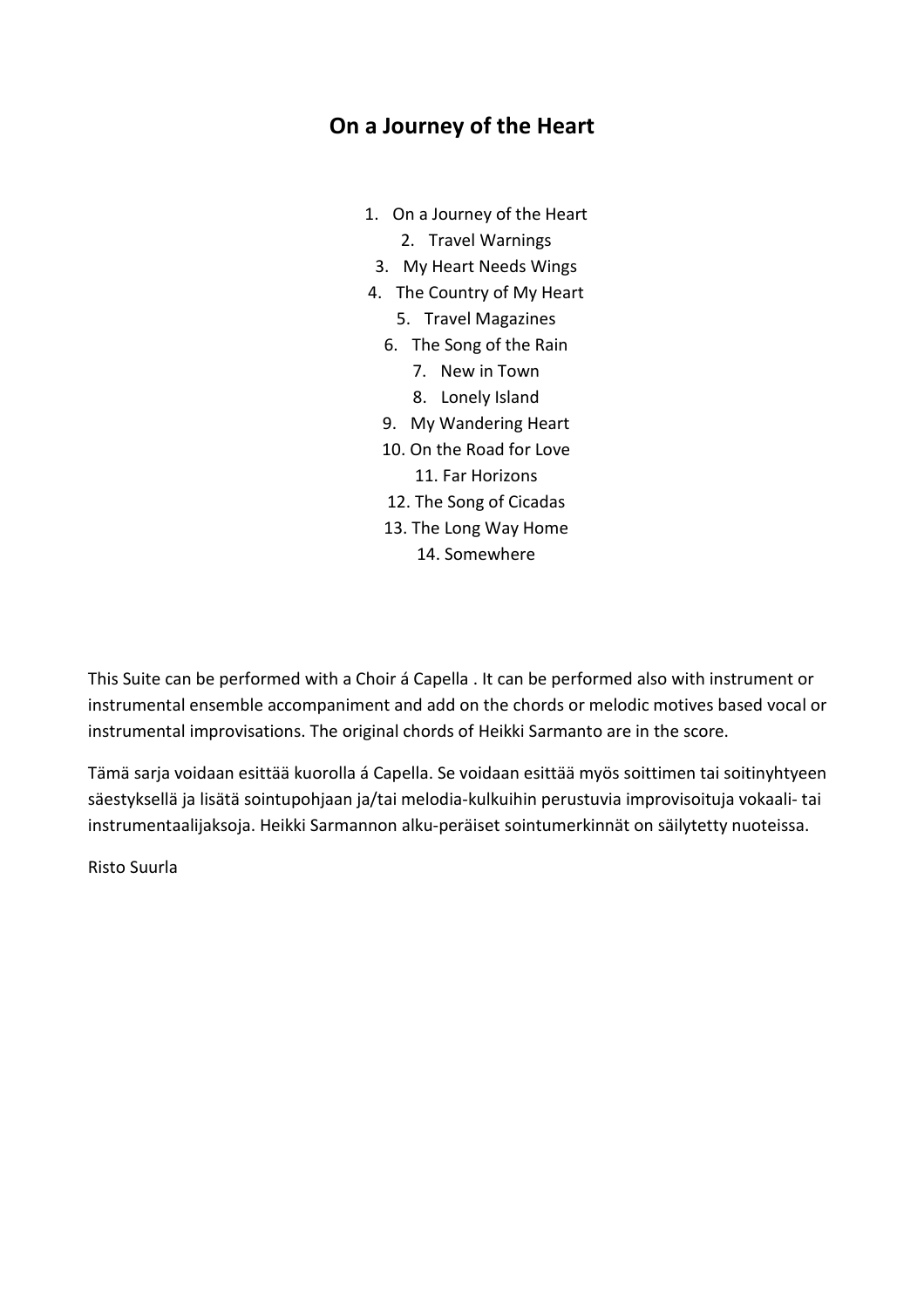1. On a Journey of the Heart



Heikki Sarmanto Arr.Risto Suurla

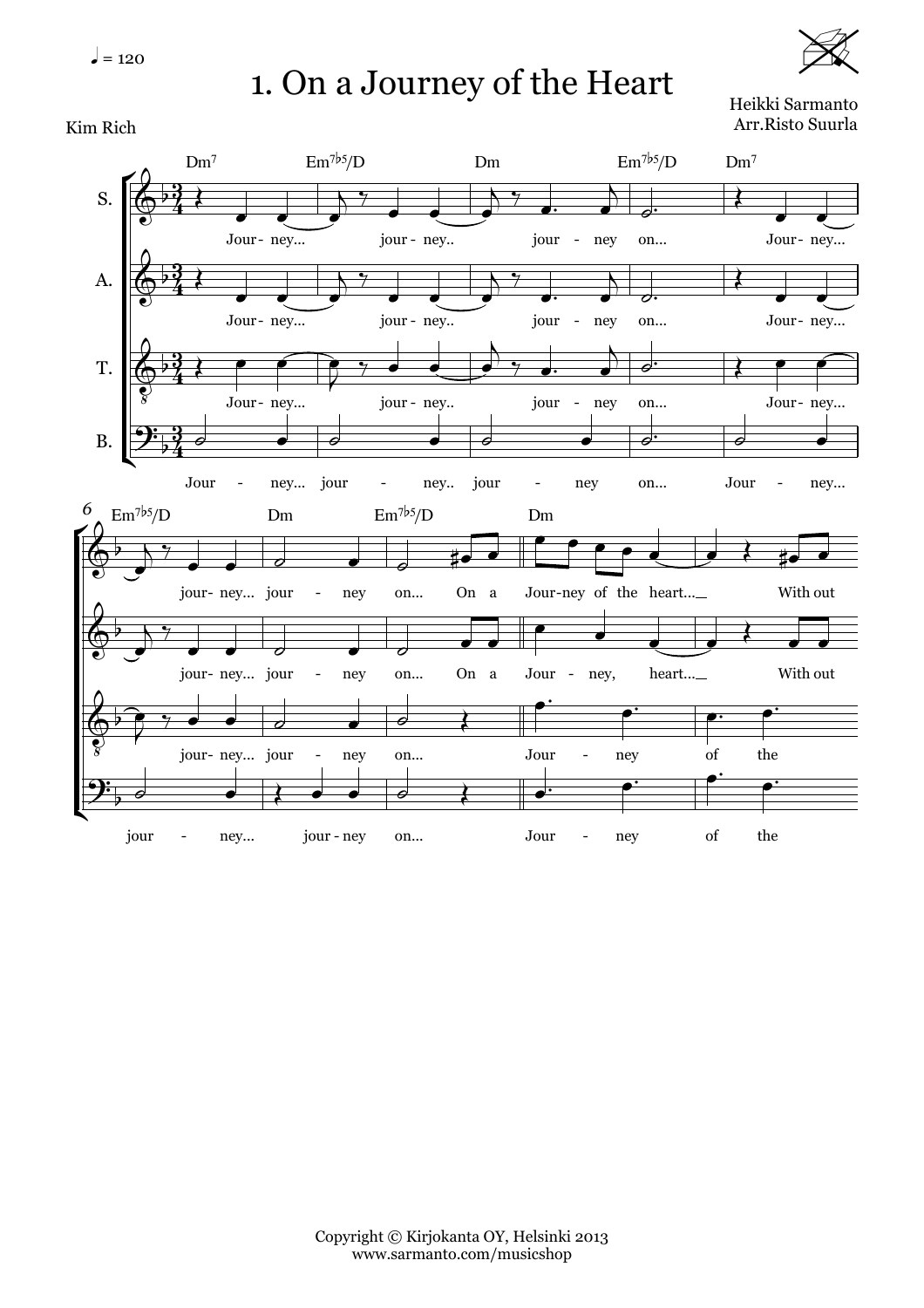

#### 2. Travel Warnings

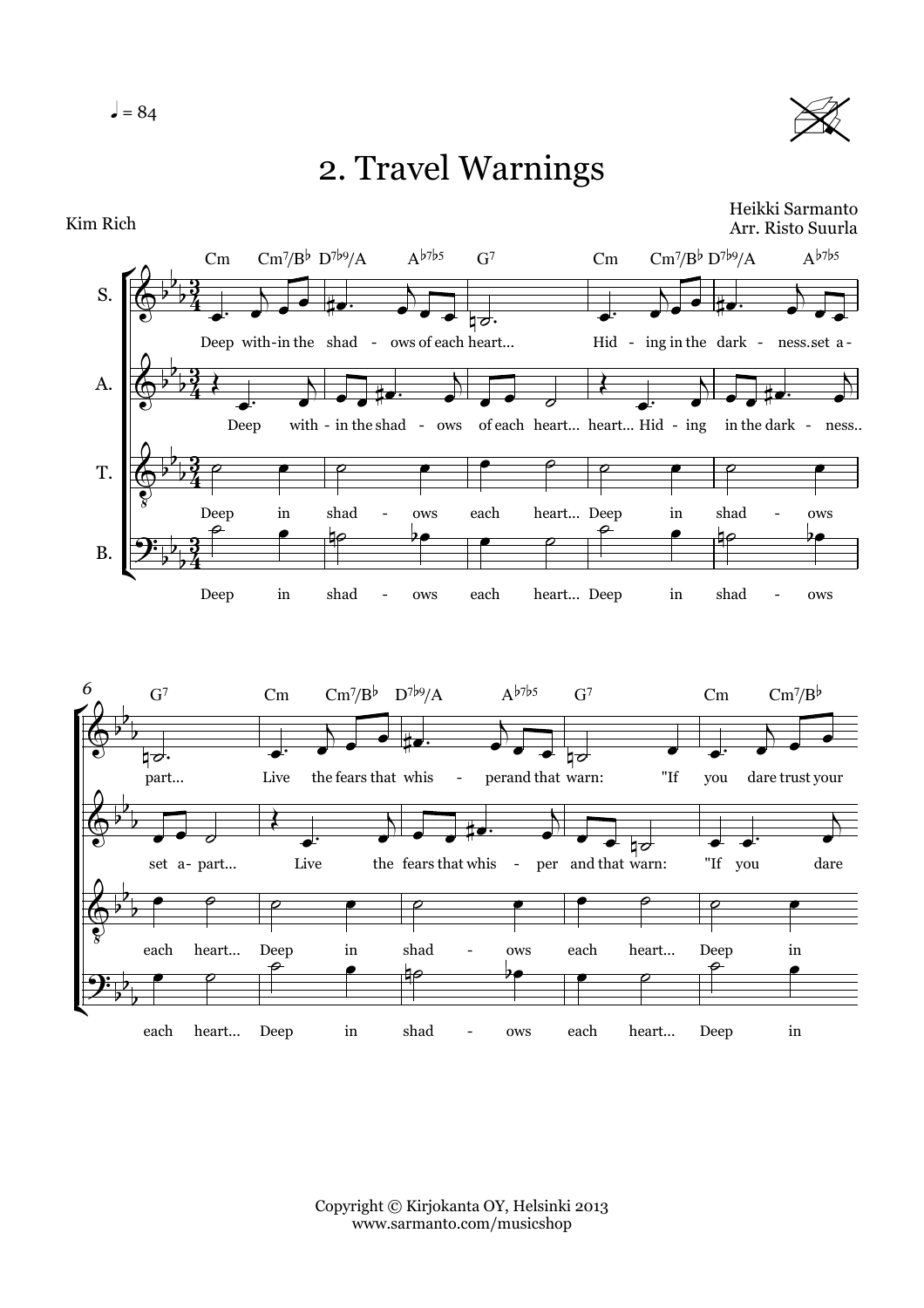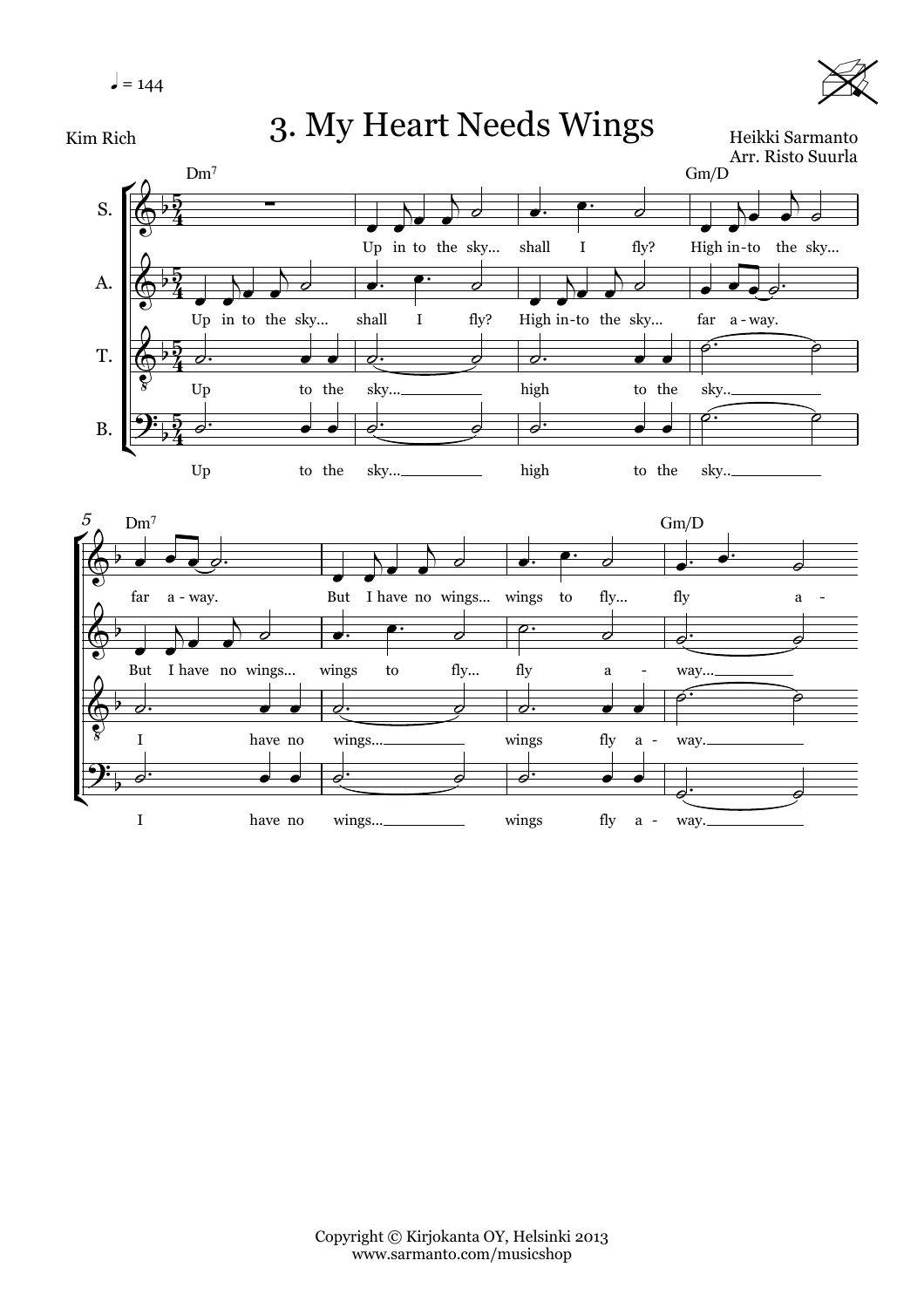$$
J = 92
$$





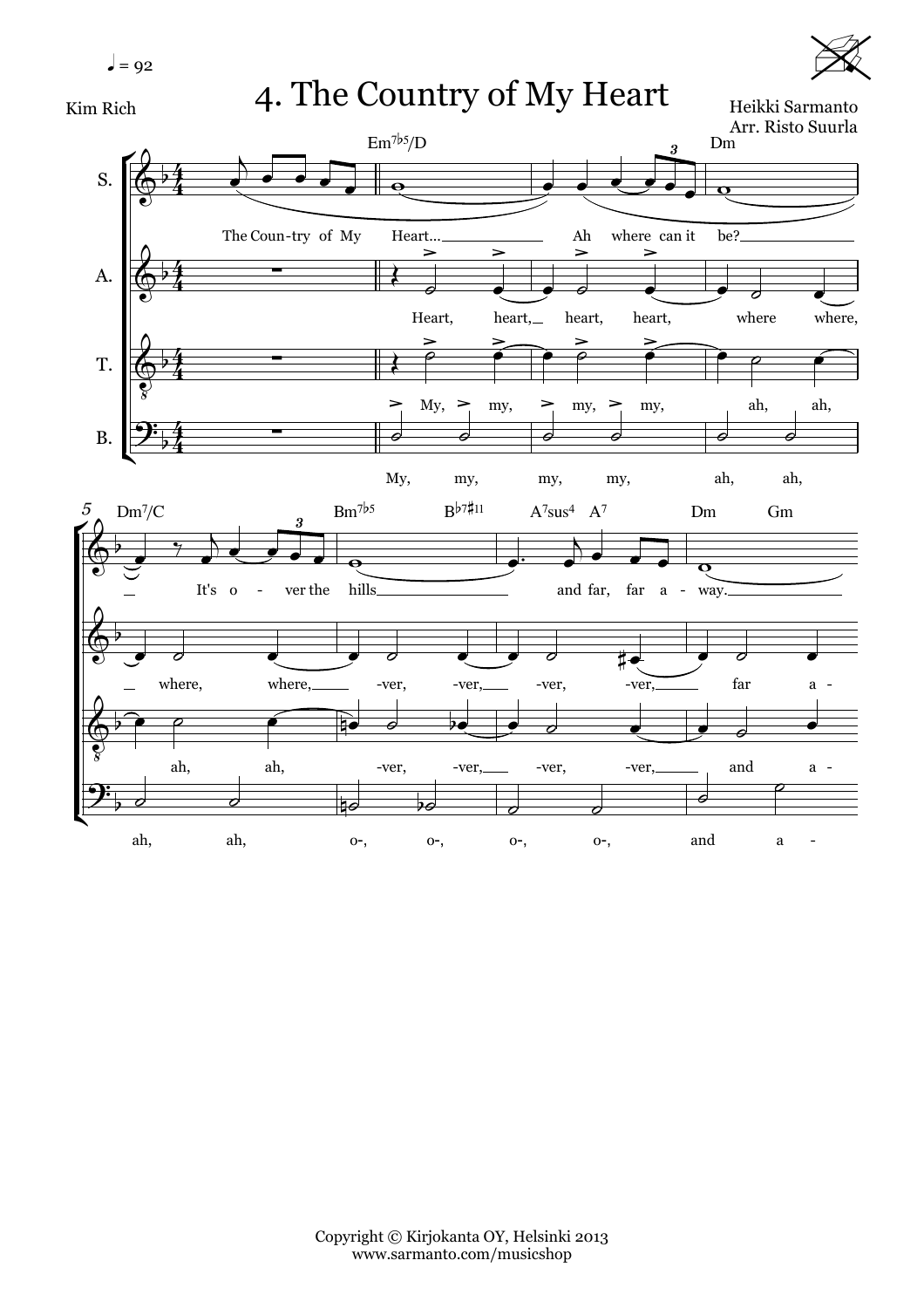$l = 138$ 



#### 5. Travel Magazines



Copyright © Kirjokanta OY, Helsinki 2013 www.sarmanto.com/musicshop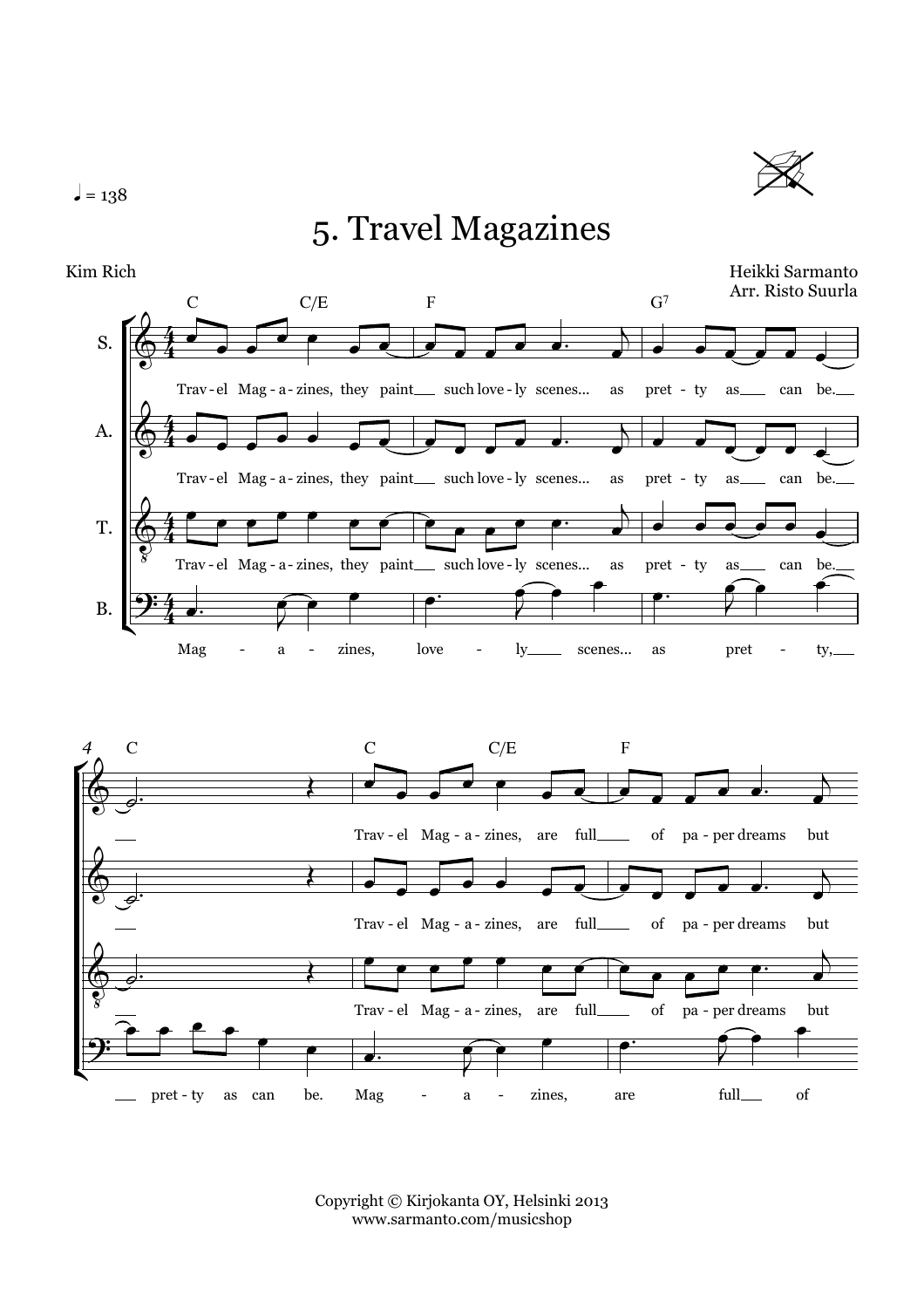$l = 108$ 

Kim Rich 6. The Song of the Rain Heikki Sarmanto



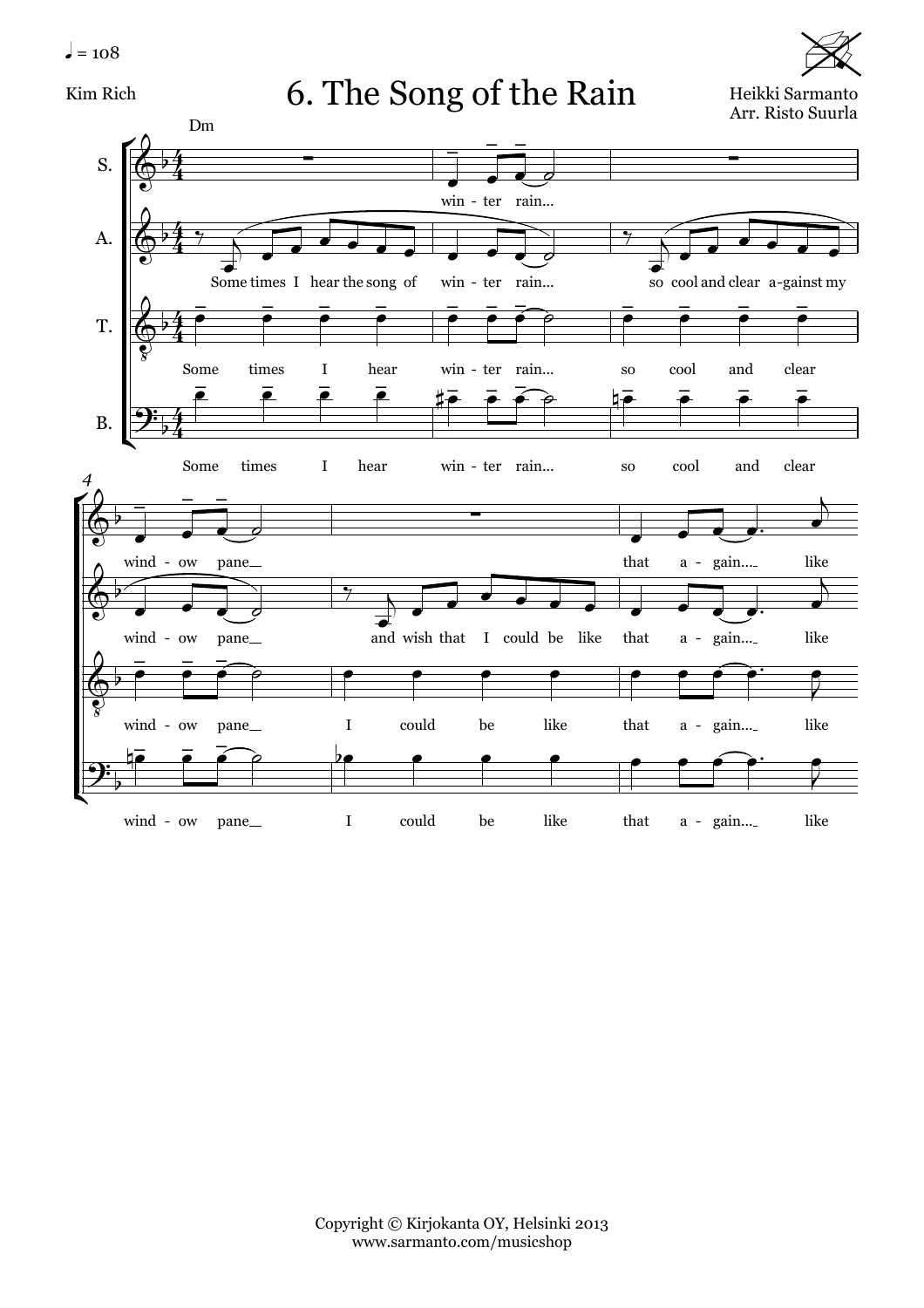

Copyright © Kirjokanta OY, Helsinki 2013 www.sarmanto.com/musicshop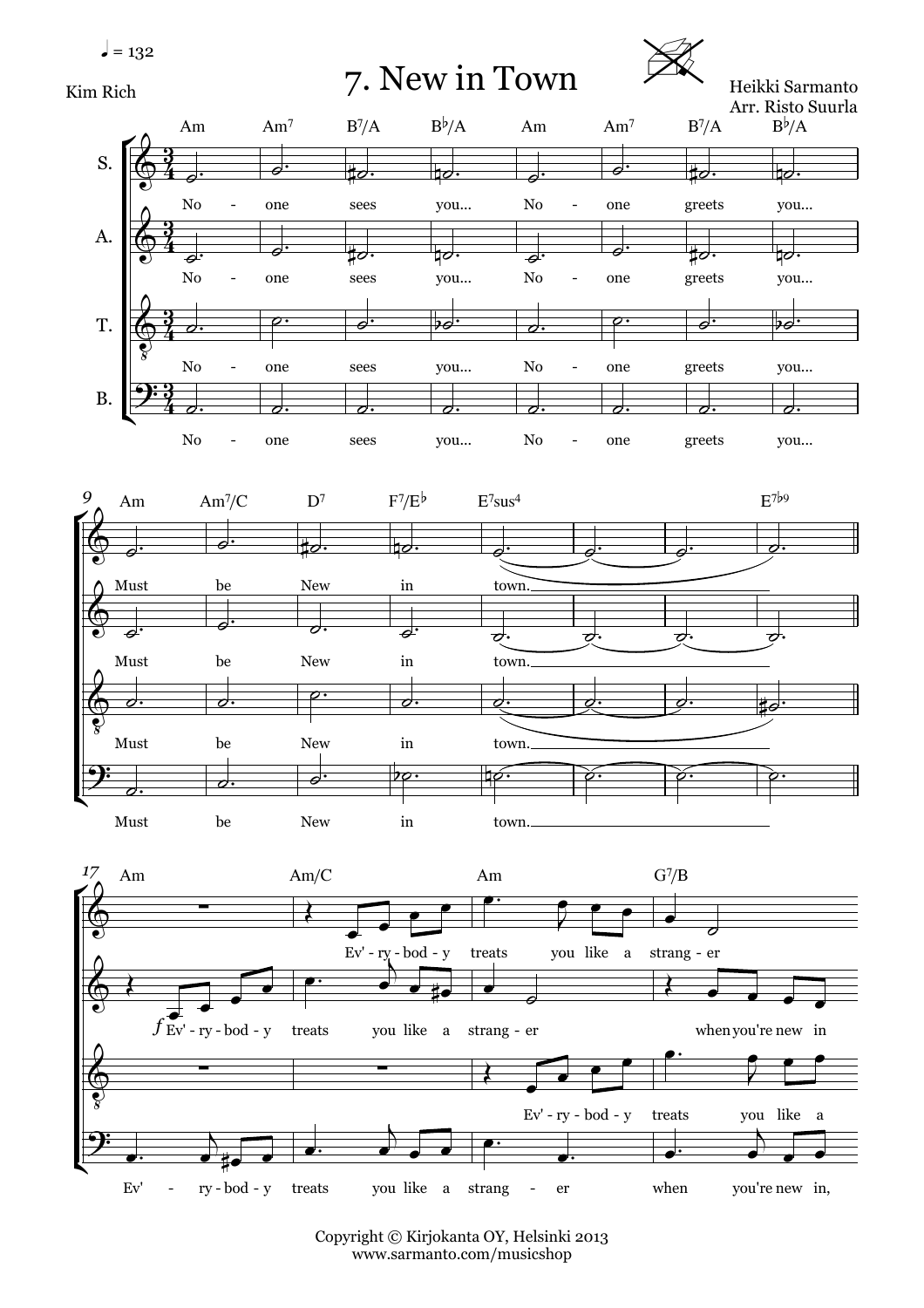$$
J = 144
$$





Copyright © Kirjokanta OY, Helsinki 2013 www.sarmanto.com/musicshop

Love - ly lit-tle is- land... Lone - ly like me.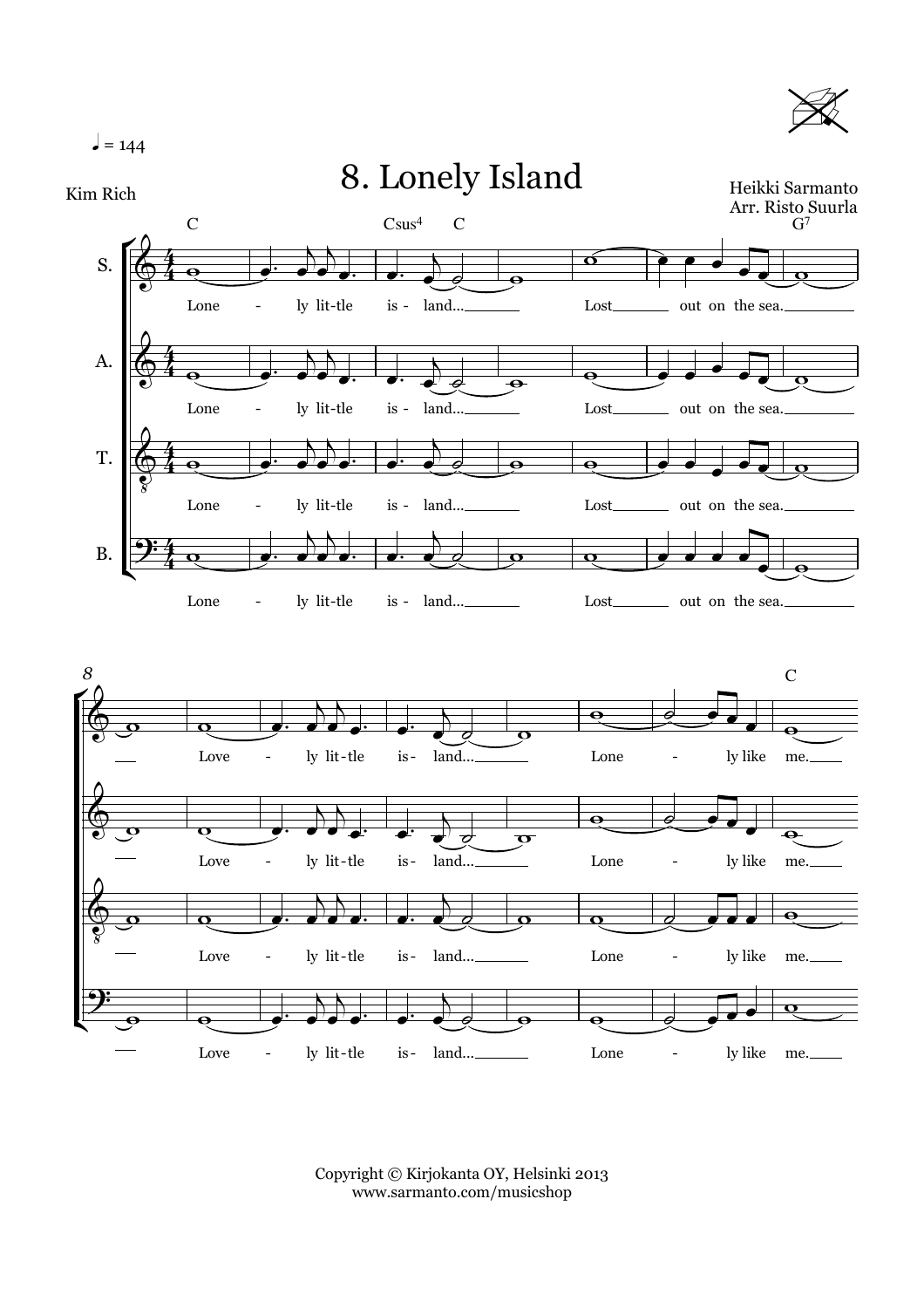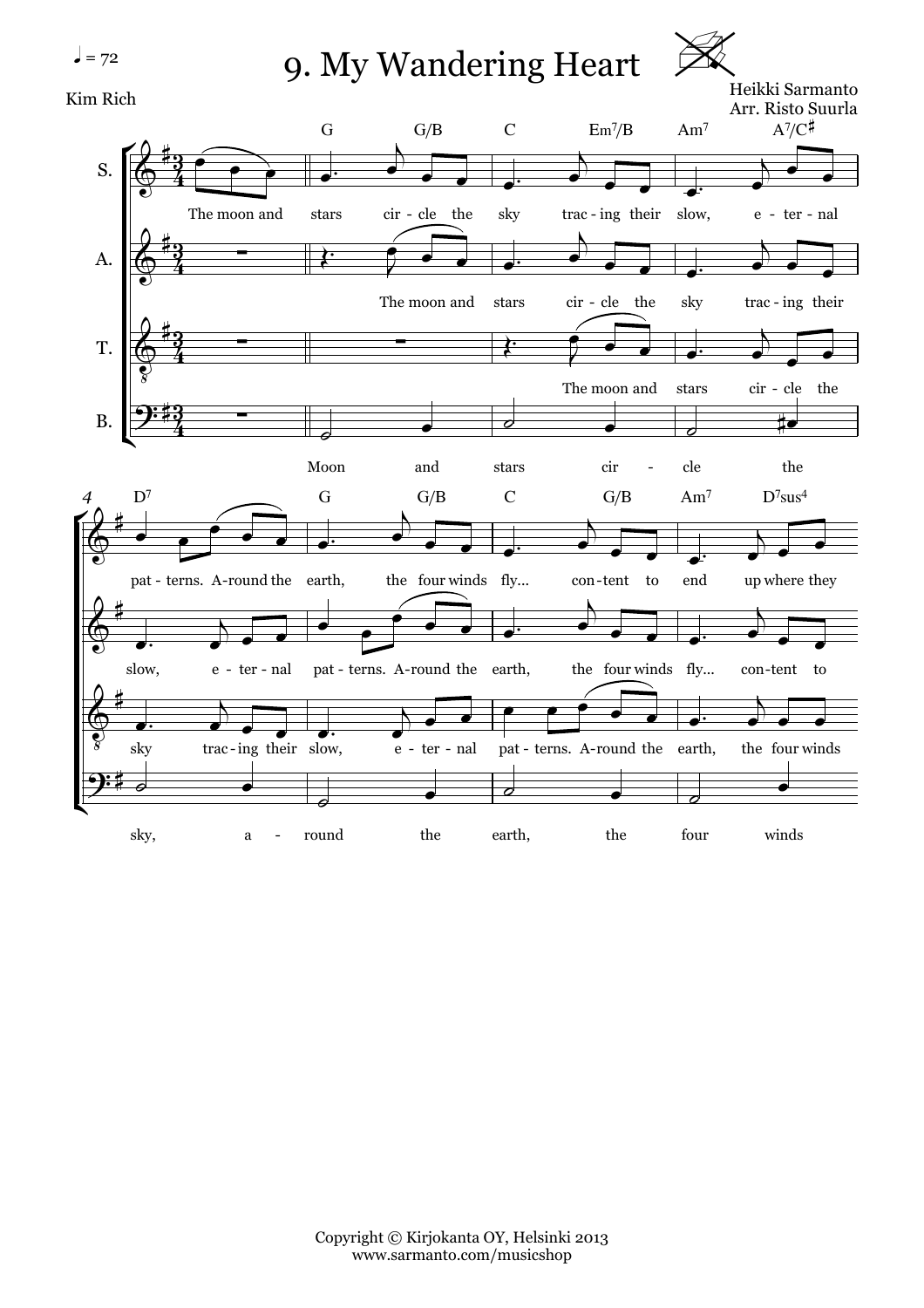

### 10. On the Road for Love

(Packing for Love)





Copyright © Kirjokanta OY, Helsinki 2013 www.sarmanto.com/musicshop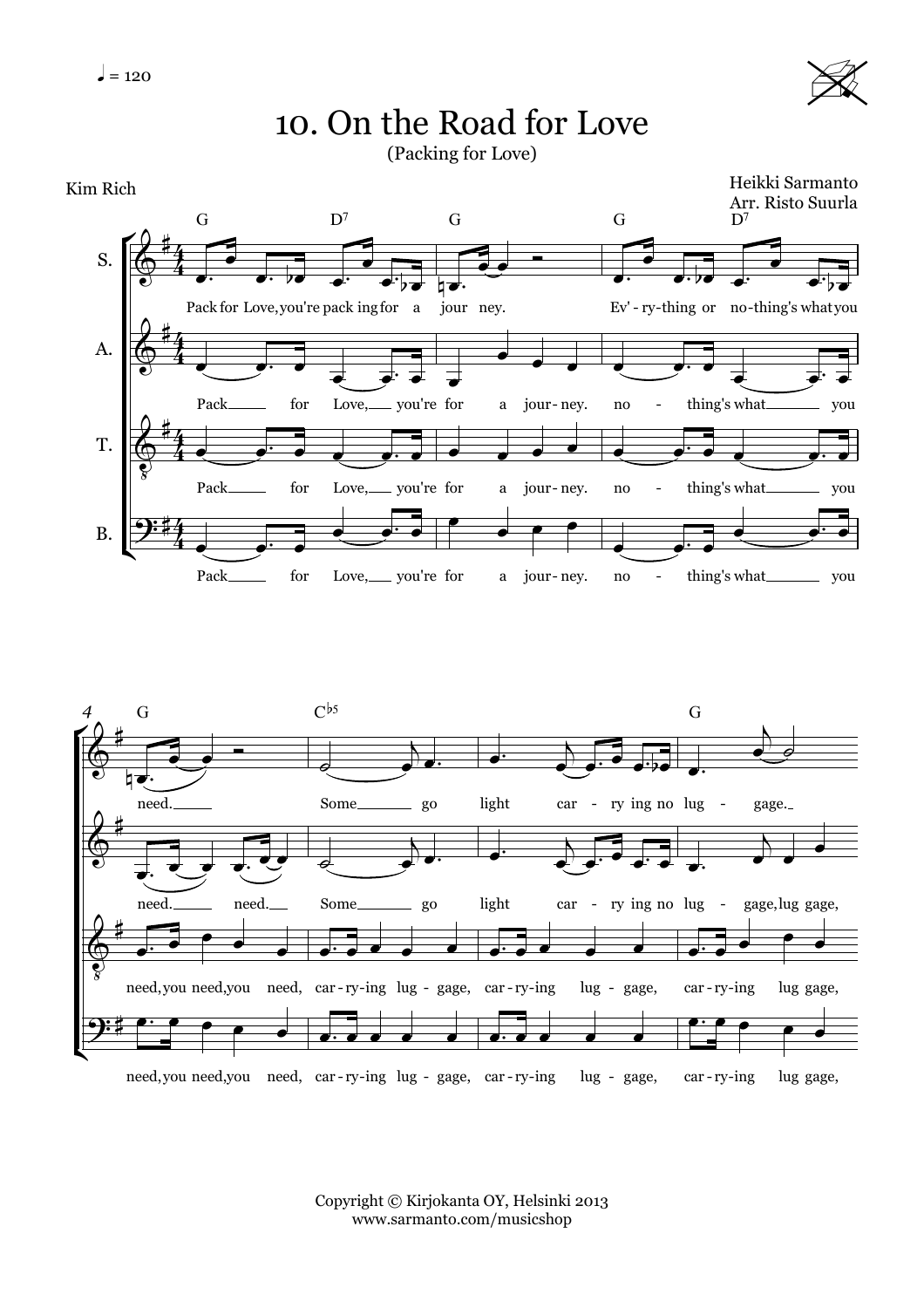

#### 11. Far Horizons



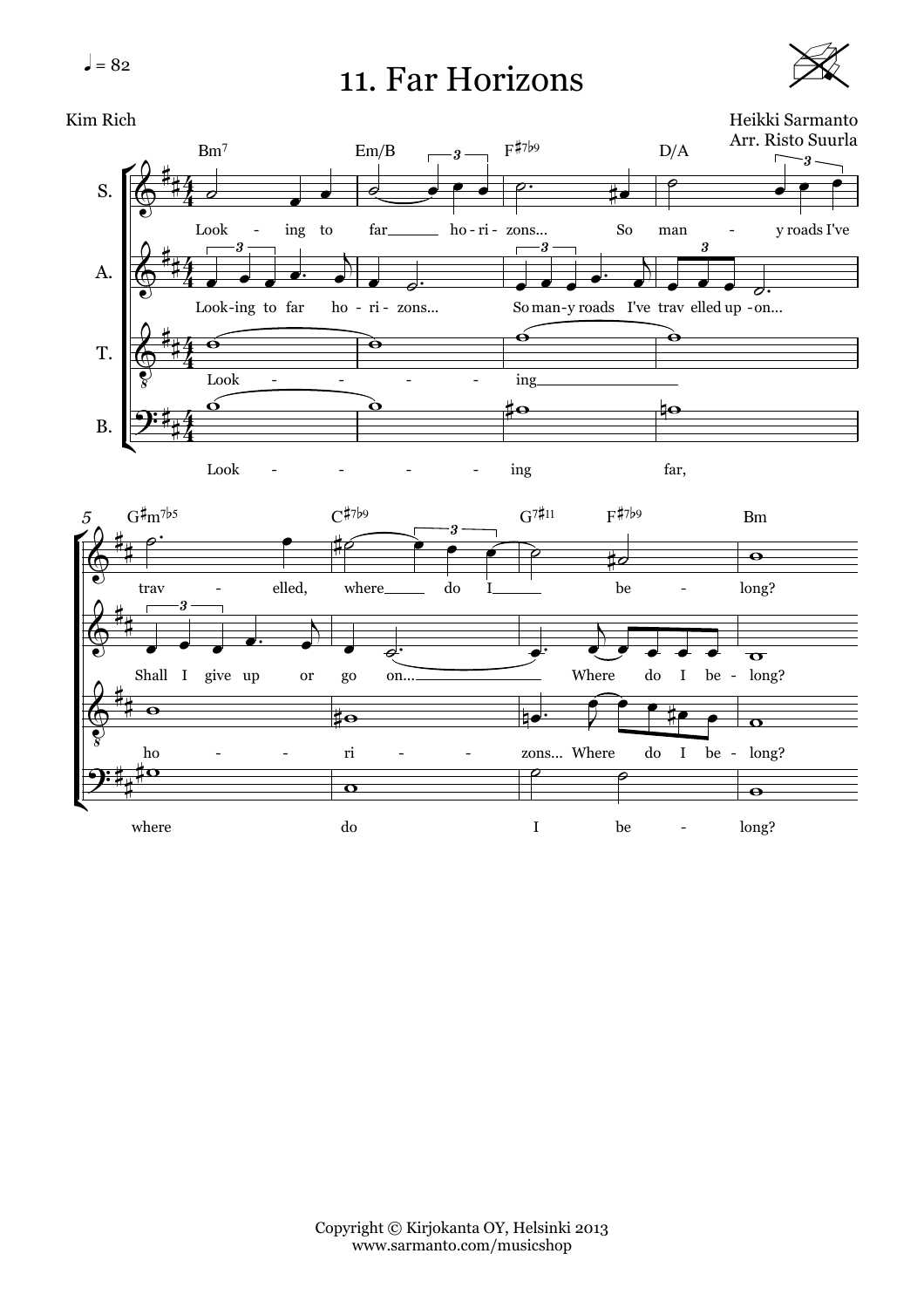

#### 12. Dancing with Shadows

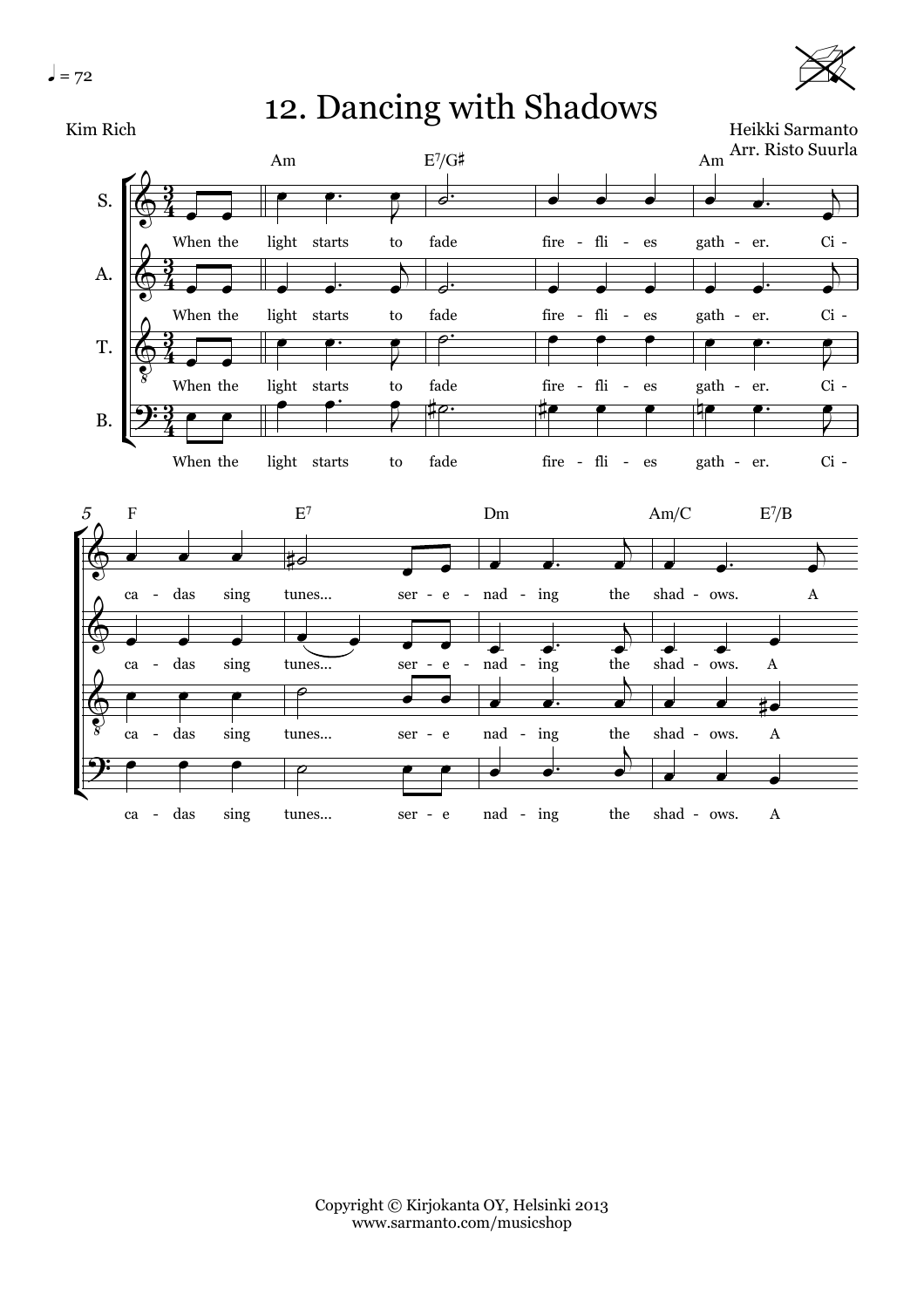

13. The Long Way Home



Heikki Sarmanto